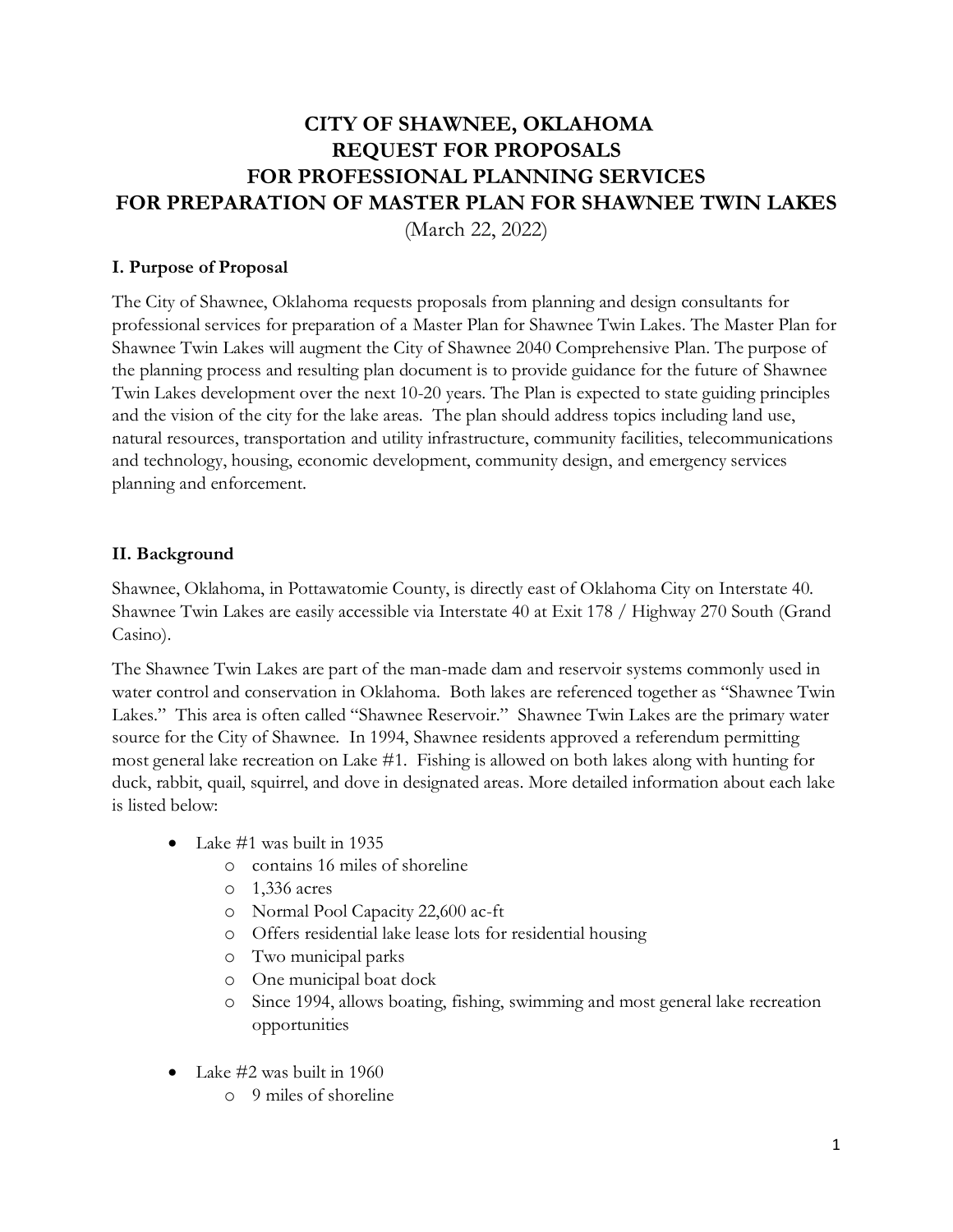- o 474 acres
- o Normal Pool Capacity 11,400 ac-ft
- o One municipal boat dock
- o Currently does not allow motorized watercraft, swimming or most lake recreation opportunities
- o Currently undeveloped

Shawnee Twin Lakes are incorporated into the City of Shawnee. The core areas of Shawnee are seven to ten miles east of Twin Lakes. Twin Lakes are surrounded by incorporated areas of the Town of Bethel Acres and unincorporated Pottawatomi County. The Citizen Potawatomi Nation maintains tribal properties to the north including Grand Casino Resort Hotel.

The City operates its own water and sanitary sewer utility, servicing a population of approximately 32,000 within Shawnee. The Lake Lot Leases of Twin Lakes are primarily served by private wells and septic systems, with a rural water district located near the lake area. This plan looks towards feasibility of expanding City services to the Lake areas for residential and commercial use.

Nearly all land surrounding Twin Lakes is owned by the City of Shawnee. A Lake Lot Lease system is in place for those wishing to build residential structures.

In the Summer of 2021, an advisory committee was established by the City Commission to better understand the needs of the lakes, discuss how development desires and concerns could be balanced, and how the lakes could support various types of additional development. The Lake Advisory Committee recommendations were presented to the City Commission on February 7, 2022. One of the recommendations of the committee to the City Commission was the development of a master plan specifically for the lakes area.

## **III. Conceptual Scope of Services**

The following section outlines certain minimum and expected components for the Twin Lakes Master Plan and process, which responding firms shall address in the proposed Scope of Services. The City is open to suggestions other than those listed, which consultants believe will be of value to producing a high-quality Master Plan for Shawnee Twin Lakes. City staff will finalize the actual Scope of Services with the selected consultant prior to contract authorization. The geographic area to be included in the Master Plan for Shawnee Twin Lakes is generally the area that is identified as the "Lakes District" in Chapter 3, Page 82 of the Shawnee Next Horizons 2040 Comprehensive Plan, which is available along with other useful information on the City web site at:

https://www.shawneeok.org/government/departments/planning/comprehensive\_plan\_update.php

City Staff will assist with presentations to the City Commission and Planning Commission. Although city staffing resources are limited, consultants may rely upon staff to provide background information on the City, its development policies, base map data (ArcGIS), and assistance in connecting with other local groups or participants in the process.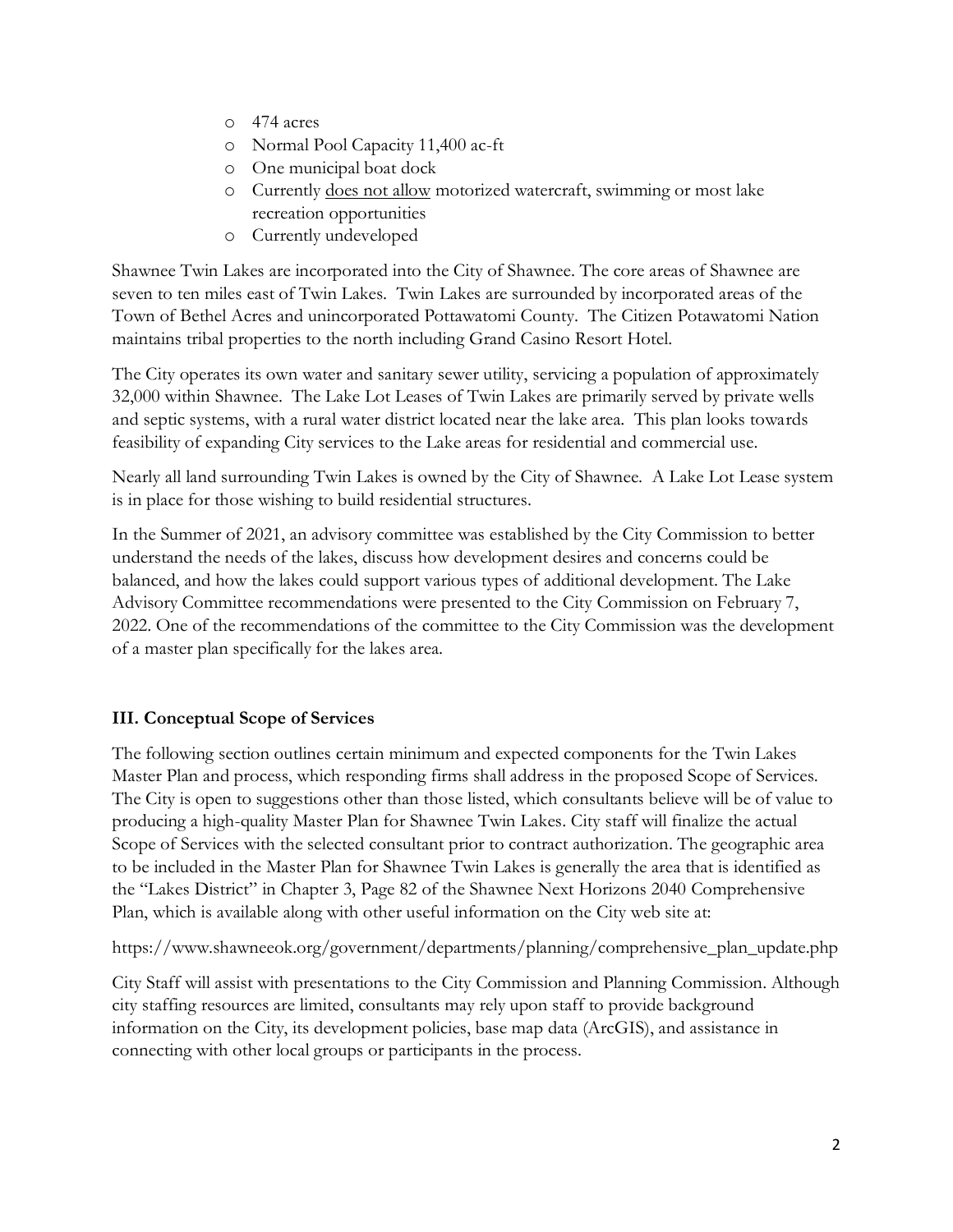#### **Required Minimum Components**

1. Final Master Plan for Shawnee Twin Lakes Document - The final report shall be submitted by digital copy, with all components (text, photos, maps, tables/spreadsheets, etc.) delivered in their respective native file formats (.ai, .docx, .indd, .jpg, .mxd, .psd, .pub, .shp, .xlsx, etc.).

Additionally, a fully collated PDF file of the final plan shall be provided. Thirty (30) printed, bound color copies of the final approved plan shall be provided.

2. Master Plan for Shawnee Twin Lakes Summary Document – The selected consultant shall deliver a summary document, in a user-friendly format that includes language and graphics, which covers core components of the entire Master Plan for Shawnee Twin Lakes and can be understood by a broad audience. Like the final plan document, this summary document shall be submitted in its respective native file formats and as a collated PDF file. The number of printed copies, if any, will be determined during the planning process.

3. Public Input - The proposal shall include a detailed description of how public input will be obtained. The process may include, but not be limited to, public meetings, working sessions, public open houses, stakeholder interviews, and electronic forms of stakeholder outreach. Some form of electronic/web-based media must be included as part of the planning process. A minimum of two (2) public Open Houses shall be required. Proposals should include specifics on how the in-person and online components for public participation will be utilized.

## **Expected Components**

City of Shawnee anticipates the Master Plan for Shawnee Twin Lakes document and planning process will include the following components, although the extent and scope of work of each will need to be finalized with the selected consultant. Firms responding to the RFP should offer insight into successful approaches and strategies gained from similar past projects.

- 1. **Meetings** Multiple meetings are anticipated during the planning process. At a minimum, responding firms are expected to plan for an introductory meeting with the City Commission and Planning Commission to review the process and set expectations; and:
	- a. *Staff Meetings* as necessary throughout process to review input and draft documents.
	- b. *Committee Meetings* The City Commission is advised by the Committee-of-the Whole and/or a stakeholder advisory team which are anticipated to participate in the process. Responding firms should anticipate at least 8 of these committee meetings during the process.
	- c. *Planning Commission Workshop and Public Hearing* one workshop and one public hearing.
	- d. *Small Group* meetings with elected officials and/or key stakeholders several, as appropriate.
	- e. *Public Open House* a minimum of two (2) public Open Houses shall be required.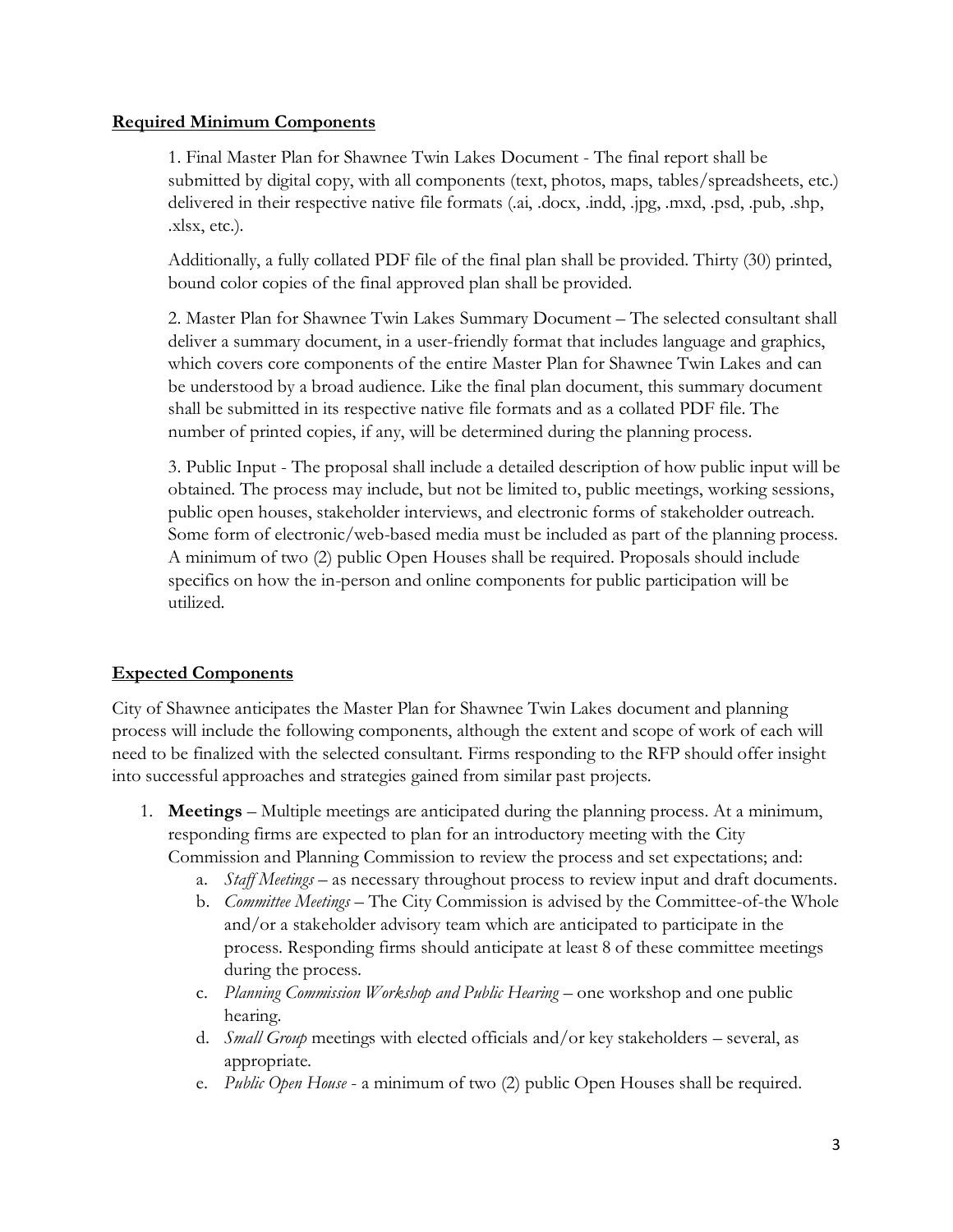f. *City Board Meeting* – at least one (1) to adopt the plan, following the public hearing and recommendation from the Planning Commission.

#### **2. Plan Elements**

- a. *Guiding Principles:* The Master Plan for Shawnee Twin Lakes is expected to clarify the ideas discussed by the Lake Advisory Committee and to guide future decisions about how the lakes are developed over time. The principles shall provide additional insight regarding land use, water use and conservation, natural resources, transportation, infrastructure, community facilities, telecommunications and technology, housing, economic development, community design, and emergency services planning.
- b. *Development History:* Augment the adopted Shawnee Next Horizons 2040 Comprehensive Plan information and incorporate previously unavailable data.
- c. *Assessment of Current Market Conditions*: Present current data and analysis of population and socioeconomic data. Identify strategies to address trends in lake side commercial, residential and recreational development on land and water.
- d. *Assessment of Strengths, Weaknesses, Opportunities and Threats*: Assess the strengths and weaknesses of Shawnee Twin Lakes and identify opportunities and threats.
- e. *Define a Workable Strategy for Improvement:* Make recommendations for a realistic strategy for the City to improve Shawnee Twin Lakes.
- f. *Natural Resources Conservation:* Incorporate best practices for natural resources conservation including but not limited to use of a public water supply for recreation and erosion prevention.
- g. *Provide Guidance for Private-Sector Investment:* Include guidance and recommendations that can be shared with prospective investors, developers, and business owners to highlight the benefits of investing and doing business in the Shawnee Twin Lakes area.
- h. *Identify a Program of Public Improvements.* Make recommendations concerning public investments including but not limited to parking (with a special emphasis on the location of and funding strategies for public parking lots and facilities), streets, sidewalks, lighting, pedestrian amenities, utilities, and other capital improvements. This should include discussions regarding the best way to provide public infrastructure to the lake areas and alternative methods for service delivery.
- i. *Future Land Use Map and Recommended Implementation Strategies:* Review the current land uses and identify properties susceptible to change and/or that the City should actively work to facilitate change. Include recommendations about Twin Lakes future land uses and identify implementation strategies (new policy statements, regulations, economic development initiatives, etc.) Produce a new Shawnee Twin Lakes Future Land Use Map for both Lake #1 and Lake #2.
- j. *Transportation:* Establish a set of guiding principles and/or philosophy which may be used by the City to help guide the creation and evaluation of future Twin Lakes transportation and mobility-related decisions; understanding that some transportation issues will begin outside of the designated planning parameters. This might include low road or bridge weight limits, other road hazards or natural design features impeding egress/ingress, etc.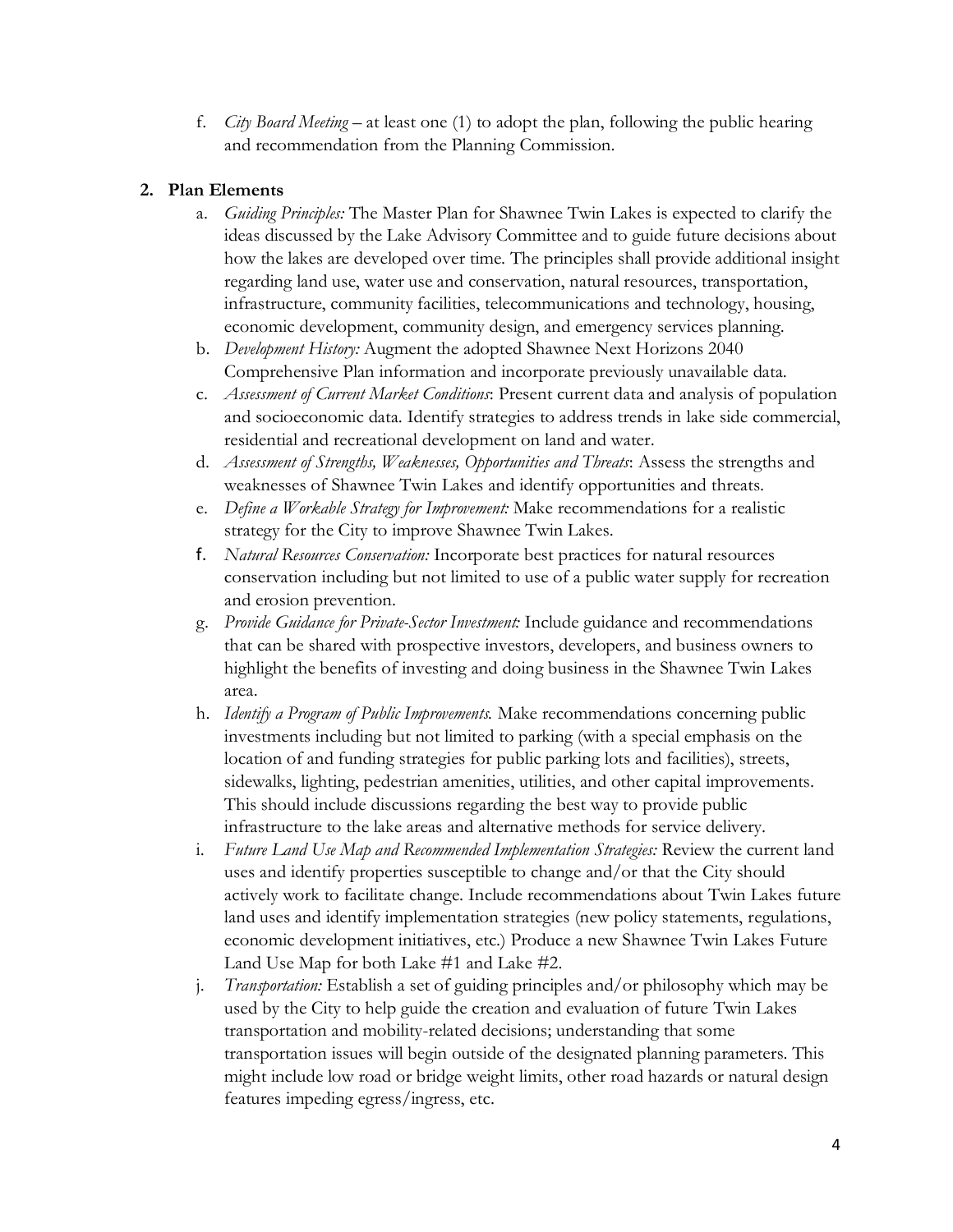- k. *Public Safety:* Identify best practices for public safety staffing, physical infrastructure and code/regulation enforcement. Develop best practices to monitor or limit Lake Access during peak busy periods.
- l. *Design Strategies:* Establish a set of guiding principles and/or philosophy which may be used by the City to help guide the creation and evaluation of future Twin Lakes streetscape and public space decisions, including an assessment of the feasibility of one or more "festival streets" to be identified as having the potential to be closed to vehicular traffic during special events.
- m. *Implementation:* Include a summary of recommended actions related to Master Plan for Shawnee Twin Lakes implementation, along with cost projections and relevant timing considerations. This element should communicate a clear action agenda.

## **IV. Firm Proposals & Fee Structure**

All proposals are to include the following information in a six (6) part tab format as follows:

- 1. Cover/transmittal letter (1 page maximum), signed and dated by Principal(s).
- 2. Introduction/description of firm (2 pages maximum per firm involved in the project): a. Include discussion regarding ability to serve as consultant for this project.
- 3. Identify the Project Team:
	- a. Clearly indicate the designated team leader for the project as well as the specific individuals who will be assigned to the work.
	- b. As concisely as possible, list team members and their professional certifications, disciplines, and the primary role of each individual/firm on the team. Organizational charts may be included, if appropriate.
	- c. Provide examples of successful projects of similar scope and nature for each team member and identify the team member's role in each example project.
- 4. Project Approach Discuss the following:
	- a. Explain your proposed approach to gaining public input and developing long-range goals and policy implementation.
	- b. Describe your experience in conducting workshops in conjunction with a Master Plan for Shawnee Twin Lakes process.
	- c. Provide examples of how the team has successfully facilitated community meetings and used web-based media to solicit input.
	- d. Describe your experience coordinating various stakeholders to build community consensus in a compressed timeframe.
	- e. Capability to prepare recommendations with realistic capital and operating cost estimates.
	- f. Experience in controlling project budget and timelines.
- 5. Fee Structure:
	- a. Provide a chart which breaks down the hourly rates of the individual team members assigned to this project.
	- b. Include a non-binding estimate of the relative percentage of time anticipated to be spent by each team member for each aspect of the project.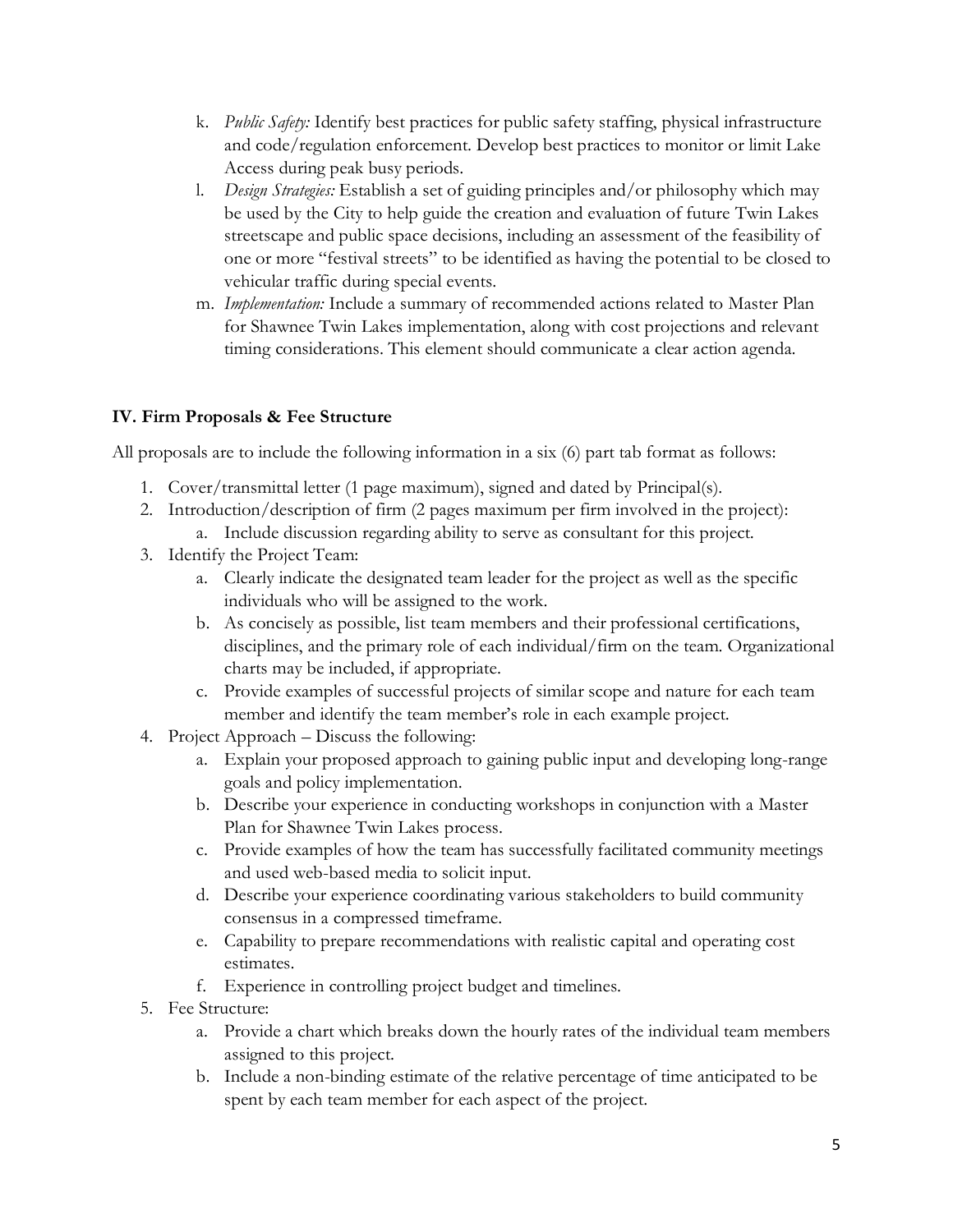- c. Present separate time and fee sub-total estimates for components of the Master Plan for Shawnee Twin Lakes and include these in your firm's response. Present a total project fee estimate range, inclusive of all components of the Master Plan for Shawnee Twin Lakes. The purpose of this breakdown is to assist the City in determining which components of the Master Plan for Shawnee Twin Lakes to include in the effort and/or adjust in scope.
- d. Identify any reimbursable expenses and/or other fixed fee items.
- 6. Municipal Client References:
	- a. Provide a minimum of five (5) successfully completed plans of a similar subject and scope. Specify the client, location, and firm members that participated and their role in the project, scope of work, total fee, schedule, and implementation results/status.
- 7. Projected Completion Schedule.

## **V. Submission Requirements**

All proposals shall be submitted in a sealed envelope marked "Response to City of Shawnee, Oklahoma Twin Lakes Master Plan RFP" to:

City of Shawnee, Oklahoma Attn: Rian Harkins, AICP – Master Plan for Shawnee Twin Lakes RFP 222 N Broadway Ave Shawnee, OK 74801 **Proposals Due: April 29, 2022, at 3:00 p.m.**

Number of copies required: Five (5) copies, plus one electronic copy on a USB drive or similar device.

All proposals and pricing shall remain firm for 120 days after the due date. The submission of a proposal does not guarantee acceptance of said proposal or guarantee of a contract for the project.

## **VI. Evaluation Criteria**

The City will establish an Evaluation Committee whose members will evaluate and rank each submittal based on the required information provided. Evaluation factors are based on the abilities of the proposer to efficiently perform the Scope of Services as generally outlined in the RFP. The Evaluation Committee will seek to identify the proposals which will best meet the needs of the City of Shawnee, Oklahoma.

During the evaluation process and at the sole discretion of the City, requests for clarification of one or more proposer submittals may be conducted. This request for clarification may be performed by the City in a written format, or through scheduled oral interviews. Such clarification request will provide proposers with an opportunity to answer any questions the City may have on a proposer's submittal.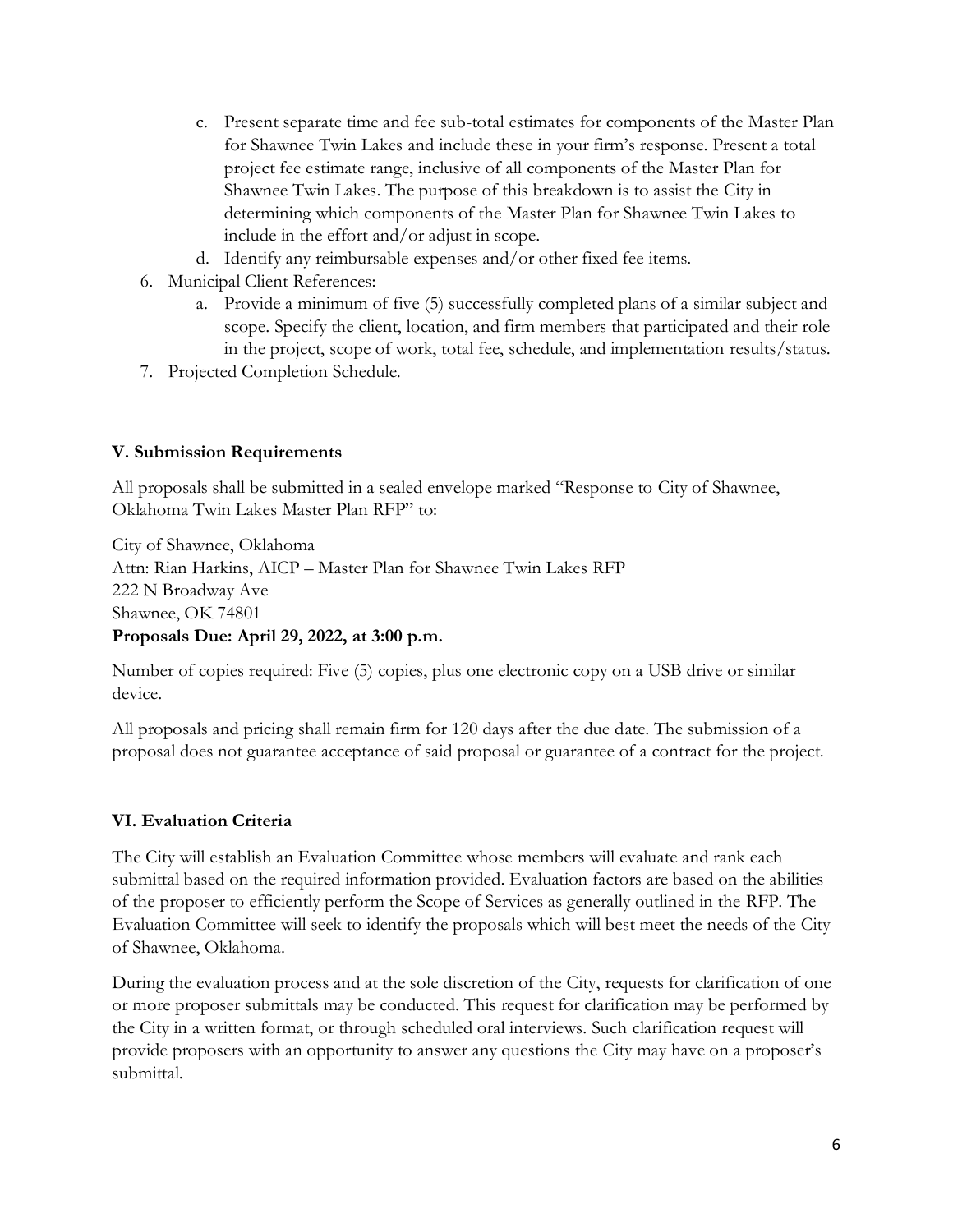Submissions will be evaluated on a total score basis, with a maximum score of one hundred (100) points for the following factors:

| <b>EVALUATION FACTORS</b>                                                          | <b>POSSIBLE</b> |
|------------------------------------------------------------------------------------|-----------------|
|                                                                                    | <b>POINTS</b>   |
| Ability of proposer to meet or exceed the requirements defined in the RFP          | 25              |
| Quality and thoroughness of the proposal. Creative and concise approach to the     |                 |
| study. Demonstration of clear process to accomplish and deliver all required       |                 |
| project Components.                                                                |                 |
| <b>Experience, Qualifications and References</b>                                   | 25              |
| Related experience with similar projects comparable in type, size, and complexity. |                 |
| Knowledge, expertise, and overall experience of personnel assigned to project.     |                 |
| <b>Community Engagement</b>                                                        | 15              |
| Demonstration of understanding and commitment to execute creative, contextual,     |                 |
| and engaging approaches to community engagement. Ability to reach under-           |                 |
| represented citizens and their successful inclusion into the engagement process.   |                 |
| Work Quality, Scheduling, Cost Control                                             | 20              |
| Demonstrated ability to perform high quality work, to control costs, and to meet   |                 |
| project schedules.                                                                 |                 |
| Completeness of response to RFP                                                    | 10              |
| Extent to which Proposal meets the requirements outlined within the RFP.           |                 |
| <b>Fee Schedule</b>                                                                | 5               |
| Pricing approach related to the tasks listed.                                      |                 |
| TOTAL                                                                              | 100             |

After proposal submissions are reviewed and scored, the selection committee will invite 3-5 consultant teams to interview in person or online. Final consultant selection will take place based on the outcome of those interviews.

# **VII. Administration Information**

The City of Shawnee anticipates selecting a consultant in the Spring of 2022, with the project commencing in the Summer of 2022. The City anticipates completion of all related planning work within 6-9 months of the kick-off meeting date once it has been determined. The selected consultant(s) should be able to enter a contract with the City of Shawnee and begin work within one month of a contract being approved by the City Commission.

The City of Shawnee reserves the right to award one (1) contract for all or any combination of items, to award two (2) or more contracts for any combination of items, to waive technicalities, request additional documentation of any firm at any time, reject or negotiate any and all proposals or bids, or to award a contract to a firm other than the lowest priced response when, in the opinion of the City Commission, the best interests of the City of Shawnee will be served by such action. The City will not be obligated to the selected firm until a written contract for services is fully approved and executed by both parties. All proposals shall be evaluated for completeness, level of experience with similar projects, qualifications of firm and key personnel, references, timeliness of completion/schedule and cost of services. No contract shall be assigned or any part of the same